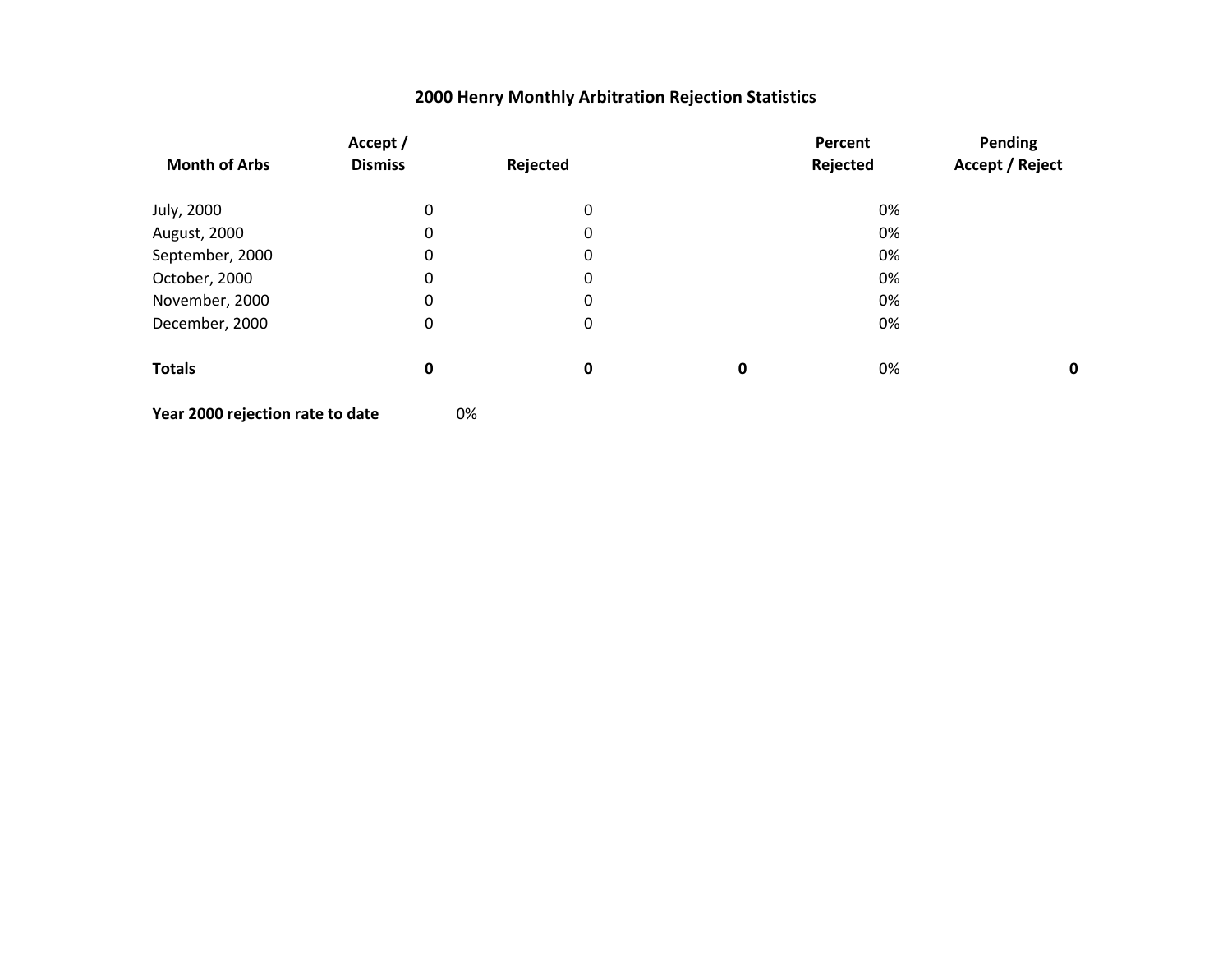|                      | Accept /       |                         | <b>Defendant</b> | Percent  | <b>Pending</b>  |
|----------------------|----------------|-------------------------|------------------|----------|-----------------|
| <b>Month of Arbs</b> | <b>Dismiss</b> | <b>Plaintiff Reject</b> | Reject           | Rejected | Accept / Reject |
| January, 2001        |                | 0                       | 0                | #DIV/0!  |                 |
| February, 2001       |                | 0                       | 0                | 0%       |                 |
| March, 2001          |                | 0                       | 0                | 0%       |                 |
| April, 2001          |                | 0                       |                  | 100%     |                 |
| May, 2001            |                |                         |                  | 0%       |                 |
| June, 2001           | 0              | 0                       | 0                | 0%       |                 |
| July, 2001           | 0              | 0                       | O                | 0%       |                 |
| August, 2001         |                | 0                       |                  | 0%       |                 |
| September, 2001      | 0              |                         |                  | 100%     |                 |
| October, 2001        | 0              |                         | 0                | 100%     |                 |
| November, 2001       | 0              |                         | 0                | 100%     |                 |
| December, 2001       | 0              | 0                       | 1                | 100%     |                 |
| <b>Totals</b>        | 3              | 2                       | 3                | 63%      | 0               |

```
Year 2001 rejection rate to date 63%
```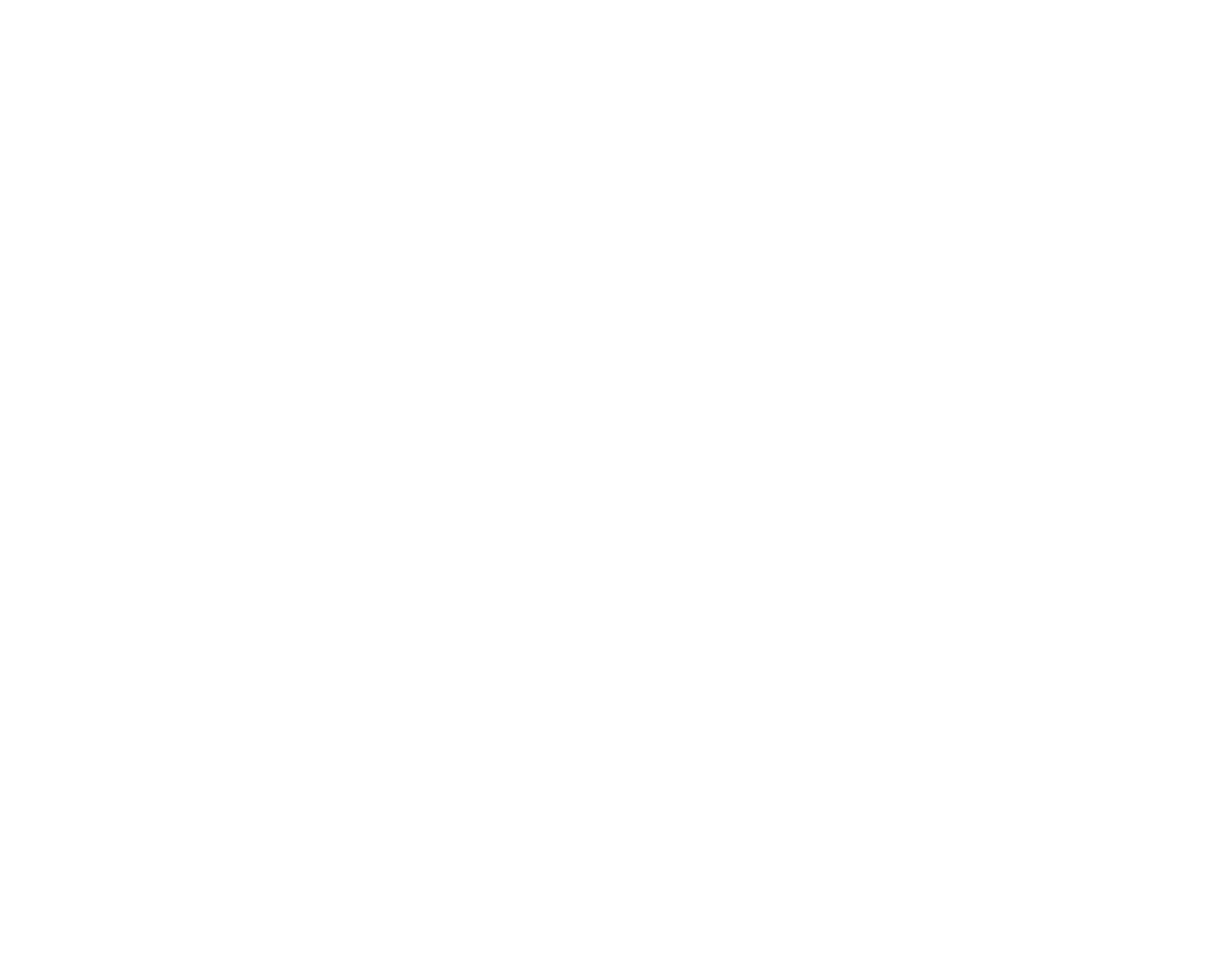| Accept /       |                |   | Percent  | Pending<br>Accept / Reject |
|----------------|----------------|---|----------|----------------------------|
| <b>Dismiss</b> | Rejected       |   | Rejected |                            |
| 3              | 0              | 0 | 0%       |                            |
| 0              |                |   | 0%       |                            |
| 0              |                |   | 0%       |                            |
| 0              |                |   | 0%       |                            |
| 0              |                | 0 | 0%       |                            |
|                |                |   | 50%      |                            |
| 0              |                |   | 0%       |                            |
| 3              | 0              | 0 | 0%       |                            |
| 0              |                |   | 0%       |                            |
|                |                |   | 33%      |                            |
|                |                |   | 0%       |                            |
| 1              | 0              | 0 | 0%       |                            |
| 12             | $\overline{2}$ | 0 | 14%      | 0                          |
|                |                |   |          |                            |

**Year 2002 rejection rate to date** 32%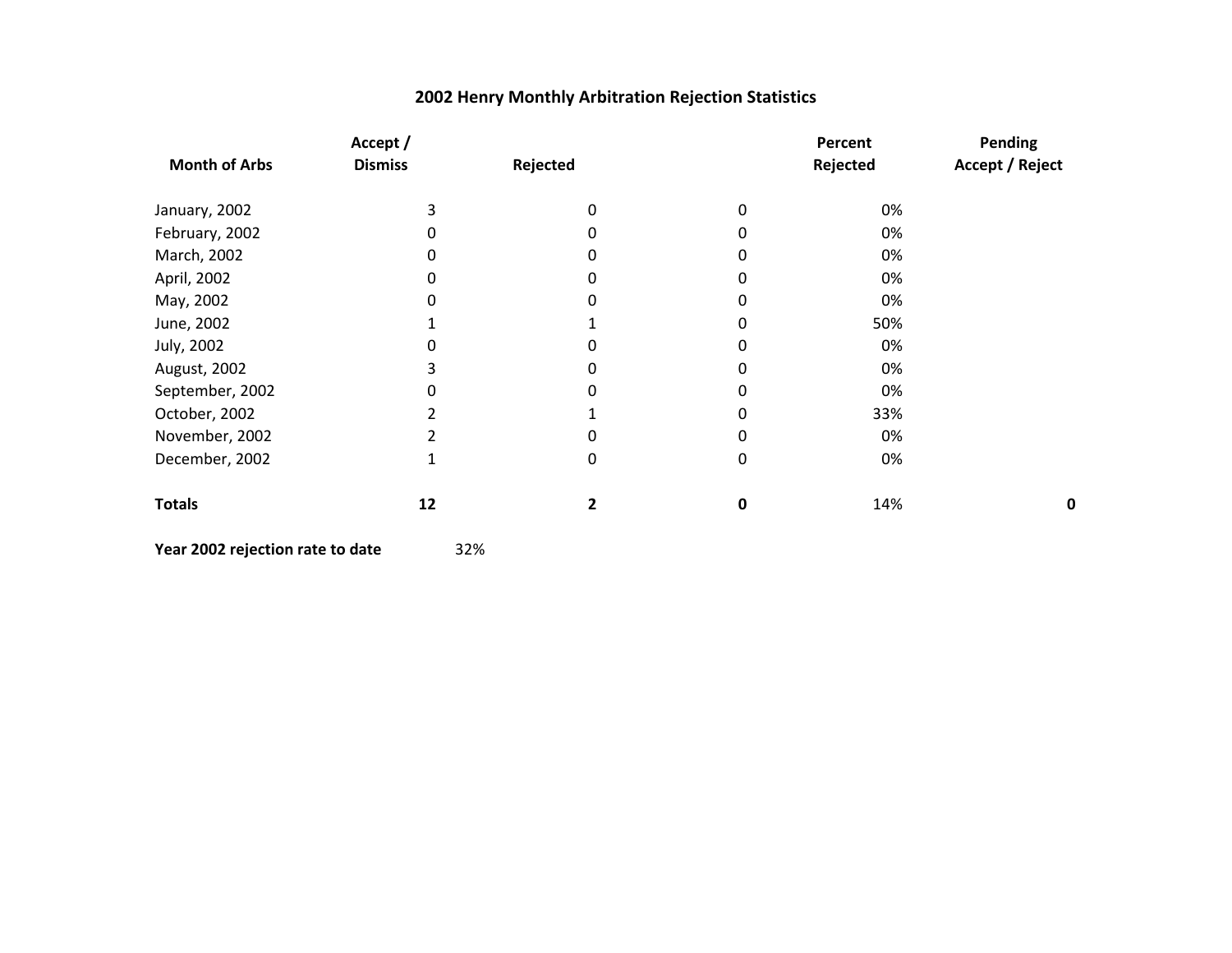| Accept /       |                         | <b>Defendant</b> | Percent  | Pending         |
|----------------|-------------------------|------------------|----------|-----------------|
| <b>Dismiss</b> | <b>Plaintiff Reject</b> | Reject           | Rejected | Accept / Reject |
|                | 0                       | 0                | 0%       |                 |
|                |                         |                  | 33%      |                 |
| 0              | 0                       | 0                | 0%       |                 |
|                | 0                       |                  | 50%      |                 |
| 0              | 0                       | 0                | 0%       |                 |
| 0              | 0                       | 0                | 0%       |                 |
| 3              | 0                       | 0                | 0%       |                 |
|                | 0                       | 0                | 0%       |                 |
|                | 0                       | 0                | 0%       |                 |
| 0              | 0                       | 0                | 0%       |                 |
| 0              | 0                       | 0                | 0%       |                 |
| 1              | 2                       | 0                | 67%      |                 |
| 10             | 3                       | 1                | 29%      | 0               |
|                |                         |                  |          |                 |

**Year 2003 rejection rate to date** 31%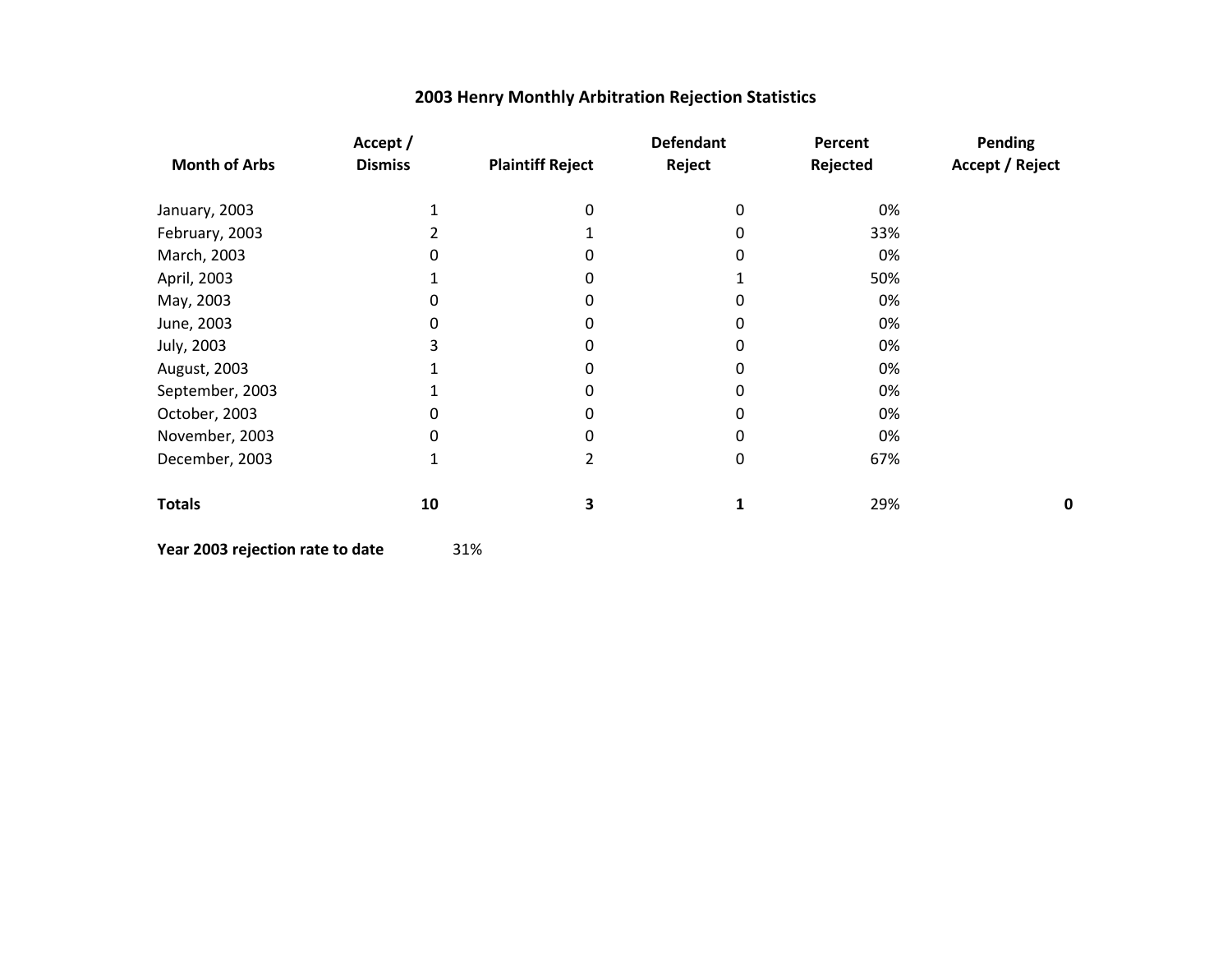|                      | Accept /       |                         | <b>Defendant</b> | Percent  | <b>Pending</b>  |
|----------------------|----------------|-------------------------|------------------|----------|-----------------|
| <b>Month of Arbs</b> | <b>Dismiss</b> | <b>Plaintiff Reject</b> | Reject           | Rejected | Accept / Reject |
| January, 2004        | 0              | 0                       | 0                | 0%       |                 |
| February, 2004       | 0              | O                       |                  | 0%       |                 |
| March, 2004          | 0              | O                       | n                | 0%       |                 |
| April, 2004          | 0              | ი                       | 0                | 0%       |                 |
| May, 2004            | 0              | 0                       | 0                | 0%       |                 |
| June, 2004           | 0              | 0                       | 0                | 0%       |                 |
| July, 2004           |                | 0                       | 0                | 0%       |                 |
| August, 2004         | 0              | o                       | O                | 0%       |                 |
| September, 2004      | 0              | o                       | n                | 0%       |                 |
| October, 2004        | 0              |                         |                  | 0%       |                 |
| November, 2004       |                | 0                       | O                | 0%       |                 |
| December, 2004       | 1              | 0                       | 0                | 0%       |                 |
| <b>Totals</b>        | 3              | 0                       | 0                | 0%       |                 |

**Year 2004 rejection rate to date** 28%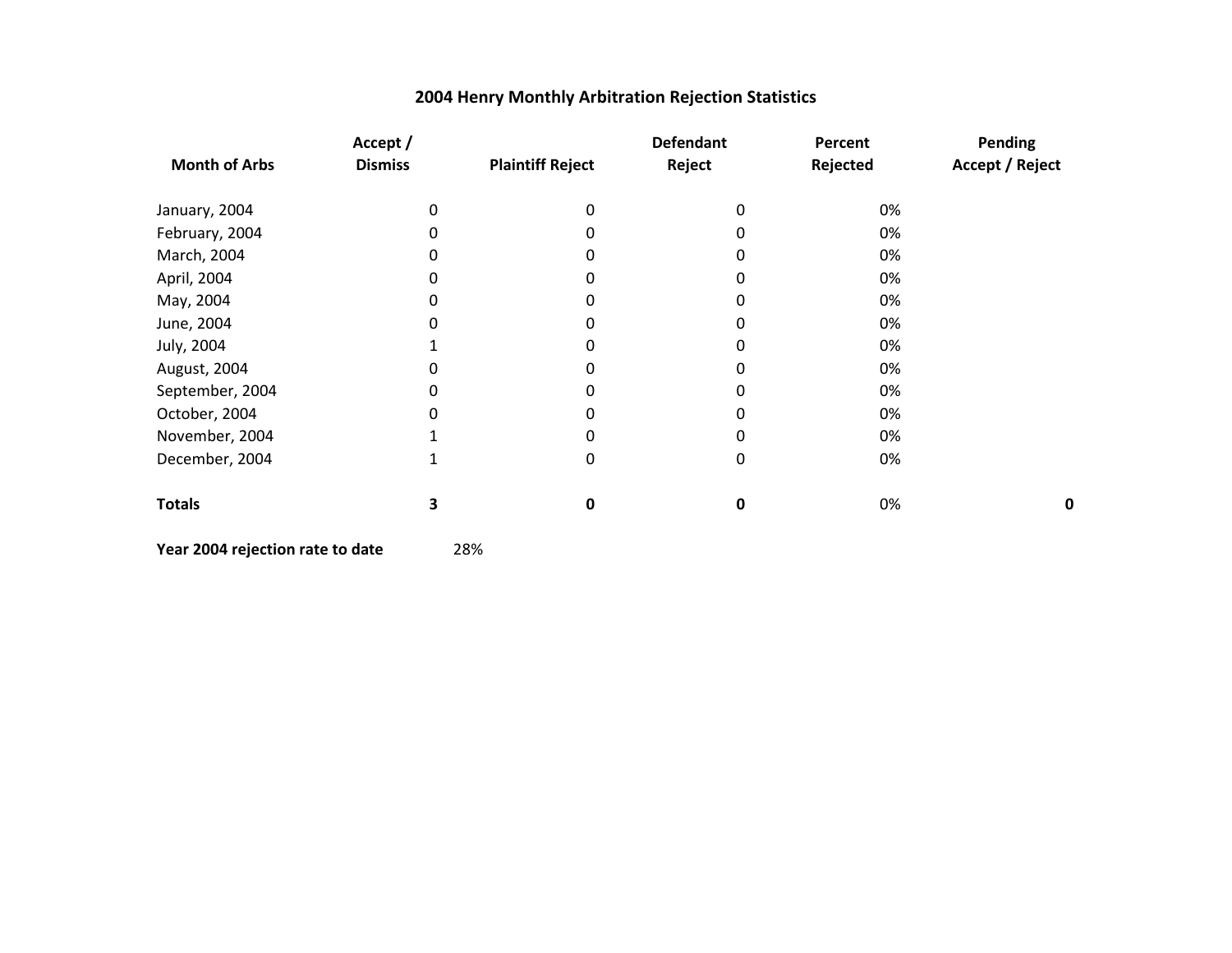|                      | Accept /       |                         | <b>Defendant</b> | Percent  | Pending                |
|----------------------|----------------|-------------------------|------------------|----------|------------------------|
| <b>Month of Arbs</b> | <b>Dismiss</b> | <b>Plaintiff Reject</b> | Reject           | Rejected | <b>Accept / Reject</b> |
| January              | 0              | 0                       | $\Omega$         | 0%       |                        |
| February             | 0              | 0                       | 0                | 0%       |                        |
| March                | 0              | $\Omega$                | 0                | 0%       |                        |
| April                | 0              |                         | 0                | 100%     |                        |
| May                  | 0              | 0                       | 0                | 0%       |                        |
| June                 | 2              | 0                       | 0                | 0%       |                        |
| July                 |                | 0                       | 0                | 0%       |                        |
| August               | 0              | 0                       | 0                | 0%       |                        |
| September            | 0              | 0                       | 0                | 0%       |                        |
| October              |                | 0                       |                  | 50%      |                        |
| November             | 0              | 0                       | 0                | 0%       |                        |
| December             | 0              | 0                       | $\pmb{0}$        | 0%       |                        |
| <b>Totals</b>        | 4              | 1                       | 1                | 33%      | 0                      |

**Year 2005 rejection rate to date** 29%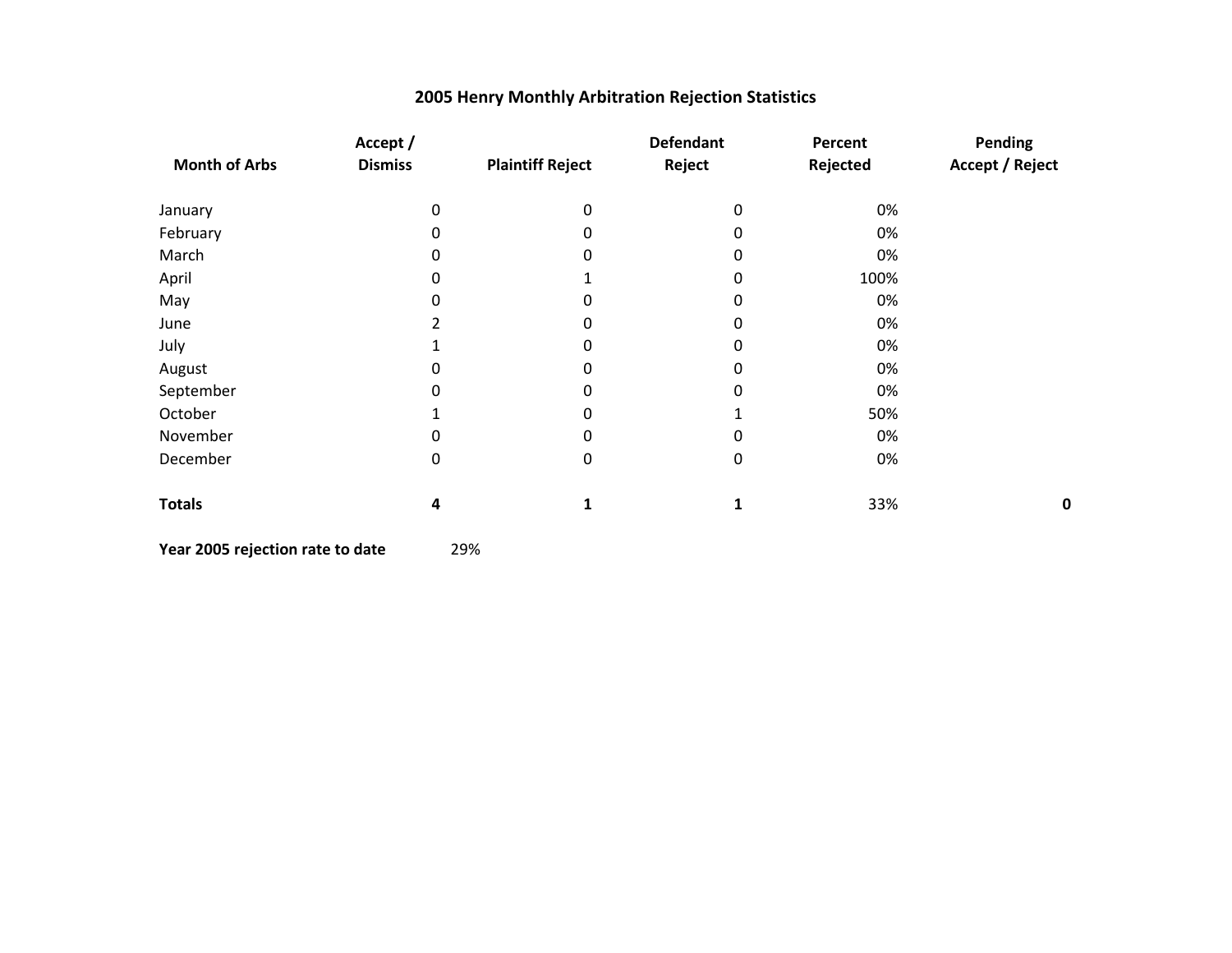|                      | Accept /       |                         | <b>Defendant</b> | Percent  | Pending                |
|----------------------|----------------|-------------------------|------------------|----------|------------------------|
| <b>Month of Arbs</b> | <b>Dismiss</b> | <b>Plaintiff Reject</b> | Reject           | Rejected | <b>Accept / Reject</b> |
| January              | $\Omega$       | 0                       | 0                | 0%       |                        |
| February             | $\Omega$       | O                       | 0                | 0%       |                        |
| March                |                | O                       | 0                | 0%       |                        |
| April                |                | 0                       | 0                | 0%       |                        |
| May                  | 0              | 0                       | $\mathbf 0$      | 0%       |                        |
| June                 | 0              | 0                       |                  | 100%     |                        |
| July                 | 0              | 0                       | 0                | 0%       |                        |
| August               | 0              | O                       | $\Omega$         | 0%       |                        |
| September            |                | ი                       | 0                | 0%       |                        |
| October              |                | O                       | $\Omega$         | 0%       |                        |
| November             | 0              | 0                       | $\Omega$         | 0%       |                        |
| December             | 1              | 0                       | $\mathbf 0$      | 0%       |                        |
| <b>Totals</b>        | 5              | $\mathbf 0$             |                  | 17%      | 0                      |

**Year 2006 rejection rate to date** 27%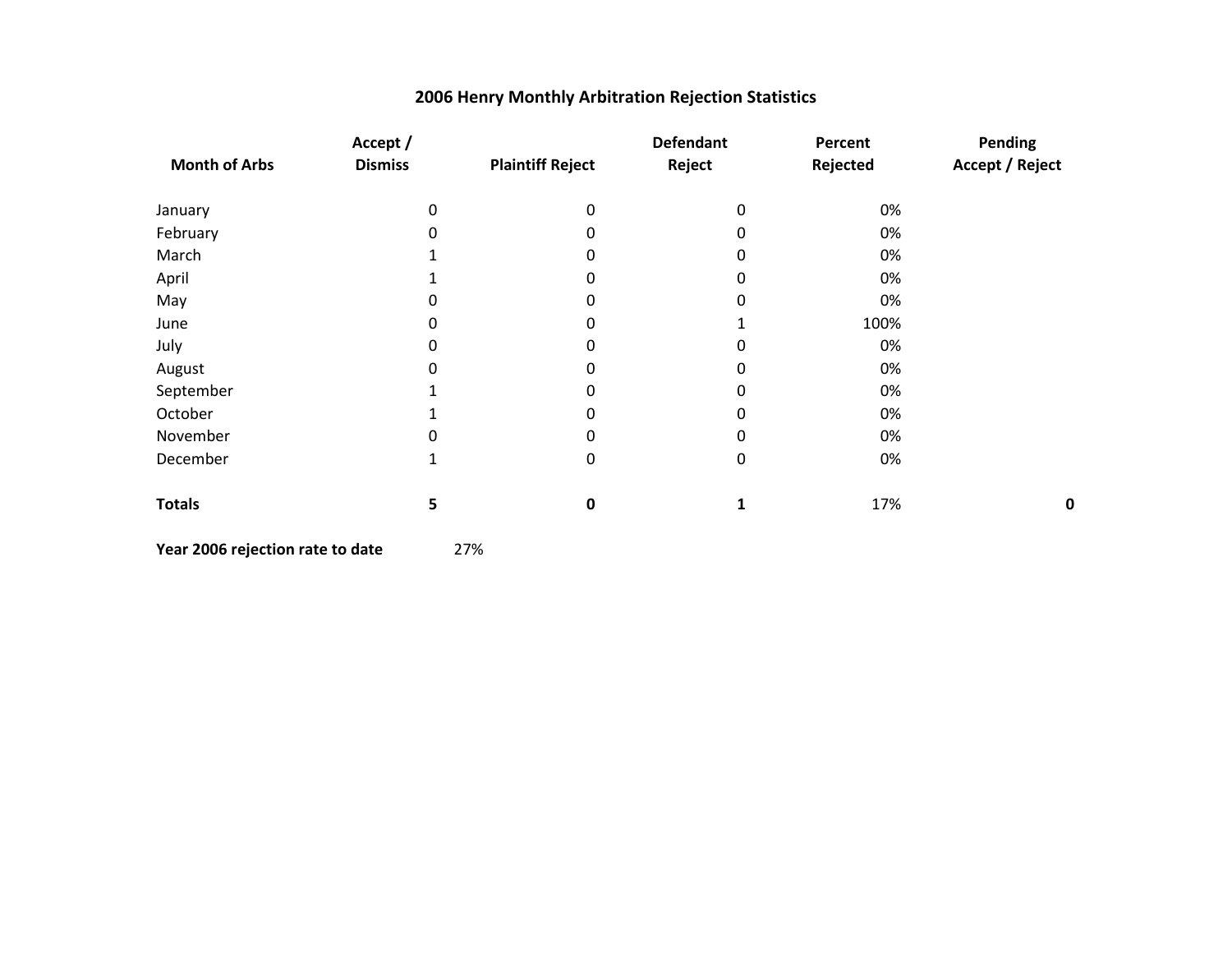|                      | Accept /       |                         | <b>Defendant</b> | Percent  | Pending                |
|----------------------|----------------|-------------------------|------------------|----------|------------------------|
| <b>Month of Arbs</b> | <b>Dismiss</b> | <b>Plaintiff Reject</b> | Reject           | Rejected | <b>Accept / Reject</b> |
| January              | 0              | 0                       | 0                | 0%       |                        |
| February             | 2              | $\Omega$                | 0                | 0%       |                        |
| March                | 0              | $\Omega$                | 0                | 0%       |                        |
| April                | 0              | 0                       | 0                | 0%       |                        |
| May                  | 0              | 0                       | 0                | 0%       |                        |
| June                 | 0              | 0                       | 0                | 0%       |                        |
| July                 |                | 0                       | 0                | 0%       |                        |
| August               | 0              | 0                       |                  | 100%     |                        |
| September            | 0              |                         | 0                | 100%     |                        |
| October              | 0              | $\Omega$                | 0                | 0%       |                        |
| November             | 0              | 0                       | 0                | 0%       |                        |
| December             | $\mathbf 0$    | 0                       | $\boldsymbol{0}$ | 0%       | $\pmb{0}$              |
| <b>Totals</b>        | 3              | 1                       | $\mathbf{1}$     | 40%      | 0                      |

**Year 2007 rejection rate to date** 29%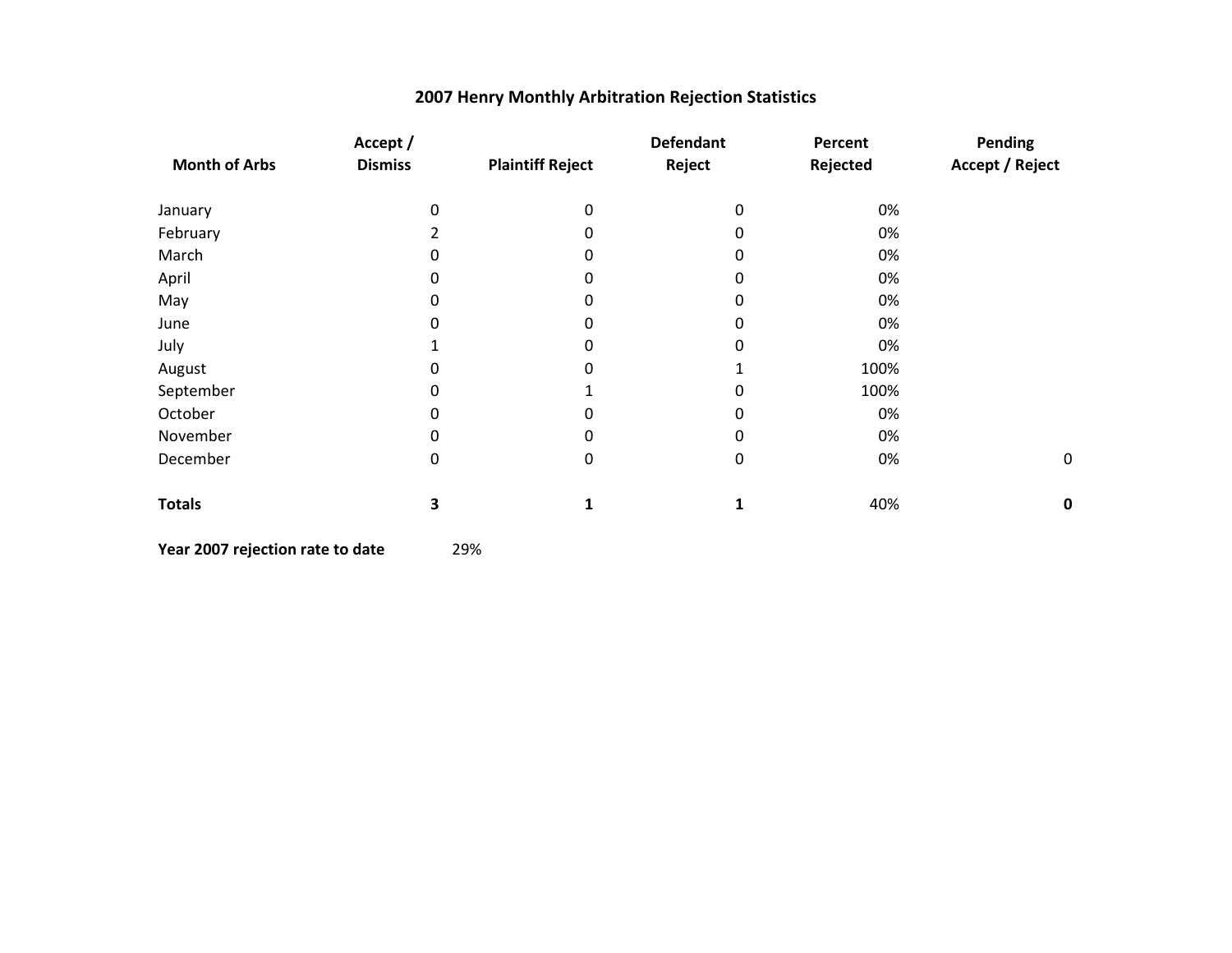|                      | Accept /       |                         | <b>Defendant</b> | Percent  | Pending                |
|----------------------|----------------|-------------------------|------------------|----------|------------------------|
| <b>Month of Arbs</b> | <b>Dismiss</b> | <b>Plaintiff Reject</b> | Reject           | Rejected | <b>Accept / Reject</b> |
| January              | 0              | 0                       | 0                | 0%       |                        |
| February             | 0              | 0                       | 0                | 0%       |                        |
| March                |                | 0                       | 0                | 0%       |                        |
| April                | 0              | 0                       | 0                | 0%       | 0                      |
| May                  | 0              | 0                       | 0                | 0%       | 1                      |
| June                 | 0              | 0                       | 0                | 0%       |                        |
| July                 | 0              | 0                       | 0                | 0%       |                        |
| August               | 2              | 0                       | 0                | 0%       |                        |
| September            | 0              | 0                       | 0                | 0%       |                        |
| October              | 0              | 0                       | 0                | 0%       |                        |
| November             | 0              | 0                       | 0                | 0%       |                        |
| December             | 0              | 0                       | $\mathbf 0$      | 0%       |                        |
| <b>Totals</b>        | 3              | 0                       | $\mathbf 0$      | 0%       | 1                      |

**Year 2008 rejection rate to date** 27%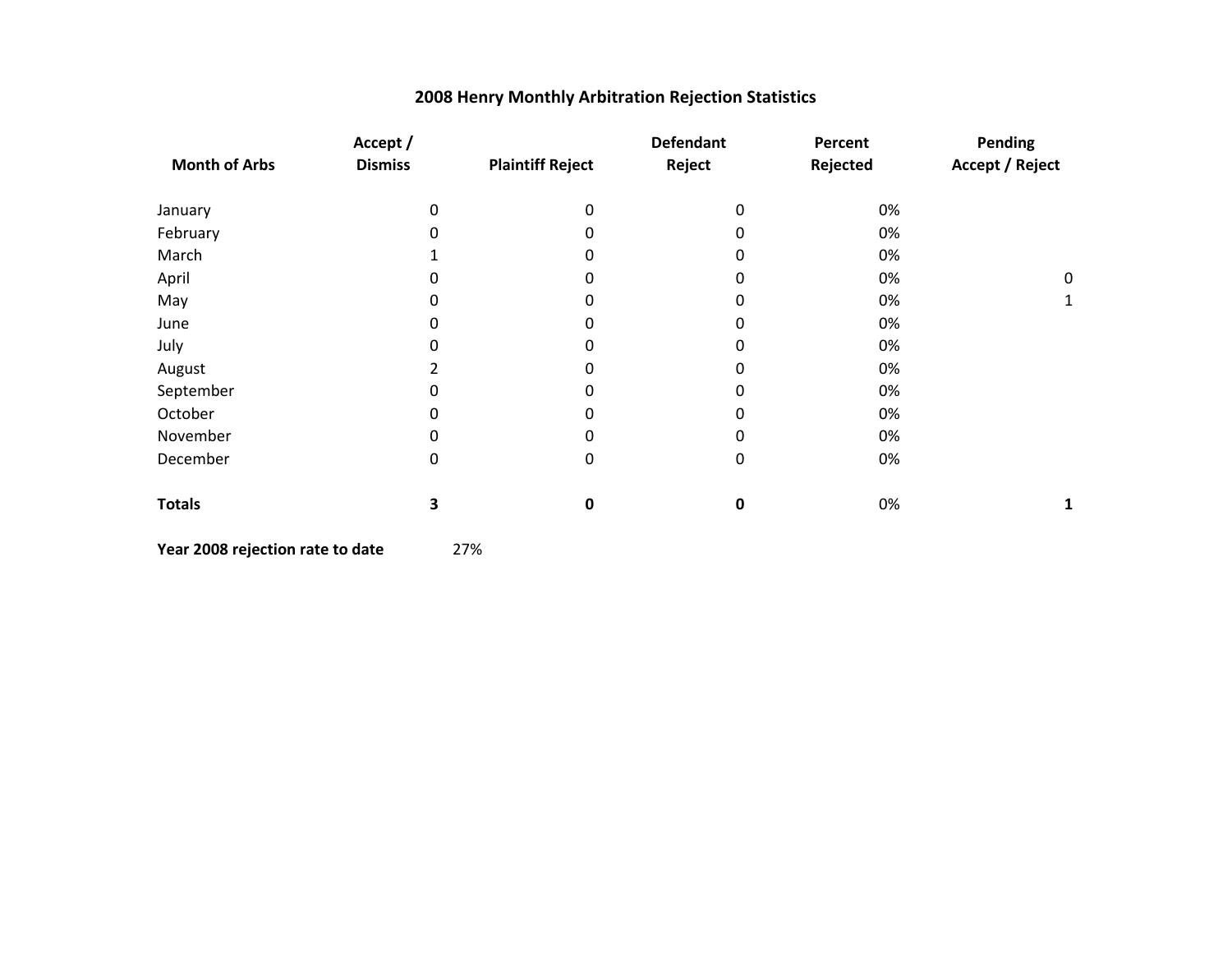| 2009 Henry Monthly Arbitration Rejection Statistics |                            |     |                         |                            |                     |                                   |  |  |  |
|-----------------------------------------------------|----------------------------|-----|-------------------------|----------------------------|---------------------|-----------------------------------|--|--|--|
| <b>Month of Arbs</b>                                | Accept /<br><b>Dismiss</b> |     | <b>Plaintiff Reject</b> | <b>Defendant</b><br>Reject | Percent<br>Rejected | Pending<br><b>Accept / Reject</b> |  |  |  |
| January                                             | 2                          |     | 0                       | 0                          | 0%                  |                                   |  |  |  |
| February                                            | 0                          |     | 0                       | 0                          | 0%                  |                                   |  |  |  |
| March                                               |                            |     | 0                       |                            | 50%                 |                                   |  |  |  |
| April                                               | 0                          |     | 0                       | 0                          | 0%                  |                                   |  |  |  |
| May                                                 | 0                          |     | 0                       | 0                          | 0%                  |                                   |  |  |  |
| June                                                | 0                          |     | 0                       | 0                          | 0%                  |                                   |  |  |  |
| July                                                | 0                          |     | 0                       | 0                          | 0%                  |                                   |  |  |  |
| August                                              | 0                          |     | 0                       | 0                          | 0%                  |                                   |  |  |  |
| September                                           | 0                          |     | 0                       | 0                          | 0%                  |                                   |  |  |  |
| October                                             |                            |     | 0                       | 0                          | 0%                  |                                   |  |  |  |
| November                                            | 0                          |     |                         | 0                          | 100%                |                                   |  |  |  |
| December                                            |                            |     | 0                       | 0                          | 0%                  |                                   |  |  |  |
| <b>Totals</b>                                       | 5                          |     | 1                       | 1                          | 13%                 | 0                                 |  |  |  |
| Year 2009 rejection rate to date                    |                            | 27% |                         |                            |                     |                                   |  |  |  |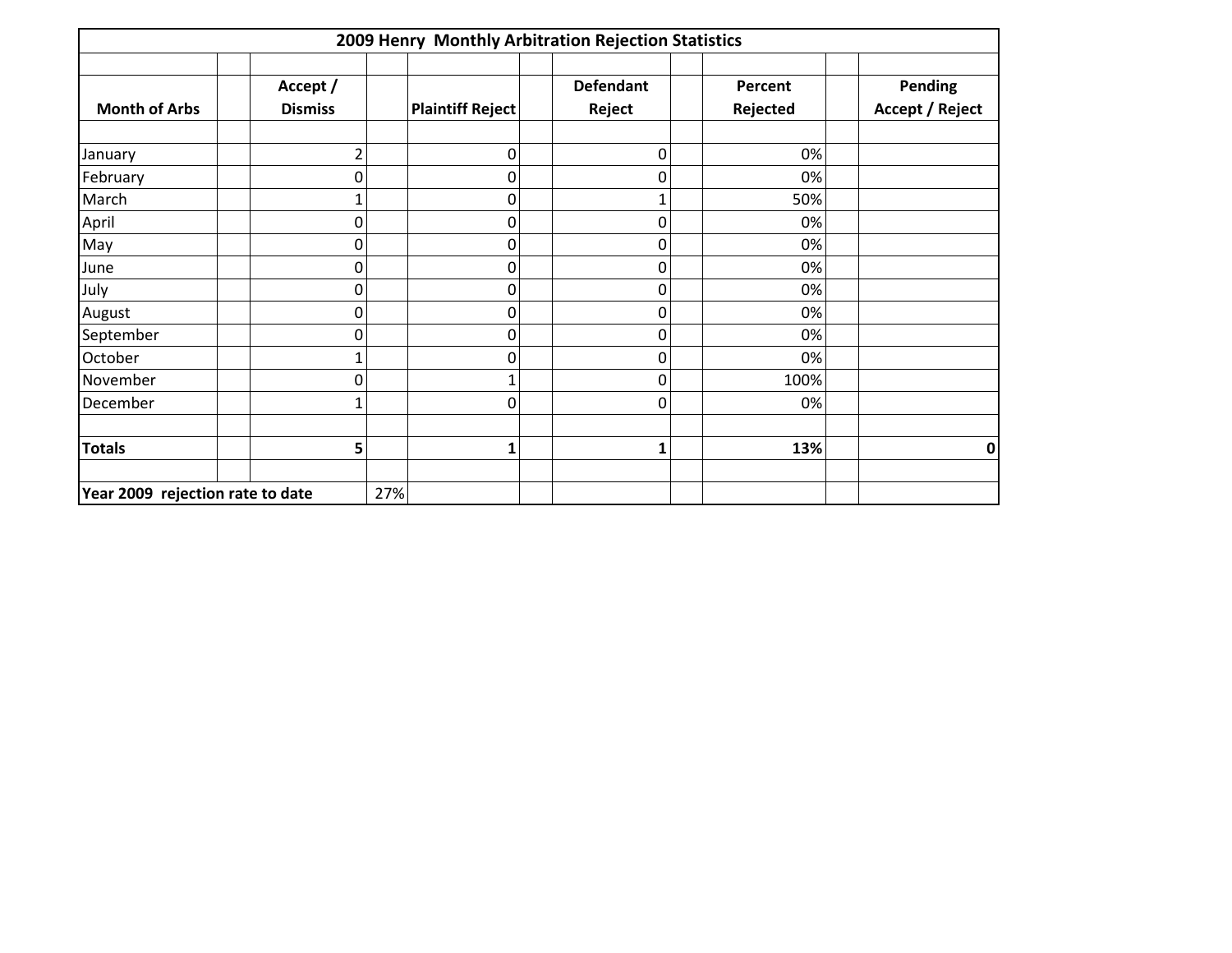|                                  |                            | 2010 Henry Monthly Arbitration Rejection Statistics |                            |                     |                                   |
|----------------------------------|----------------------------|-----------------------------------------------------|----------------------------|---------------------|-----------------------------------|
| <b>Month of Arbs</b>             | Accept /<br><b>Dismiss</b> | <b>Plaintiff Reject</b>                             | <b>Defendant</b><br>Reject | Percent<br>Rejected | Pending<br><b>Accept / Reject</b> |
| January                          | 0                          | 0                                                   | $\boldsymbol{0}$           | 0%                  |                                   |
| February                         | ი                          | 0                                                   | $\mathbf 0$                | 0%                  |                                   |
| March                            |                            | $\Omega$                                            | $\mathbf 0$                | 0%                  |                                   |
| April                            | 0                          | 0                                                   | $\mathbf 0$                | 0%                  |                                   |
| May                              |                            | 0                                                   | 0                          | 0%                  |                                   |
| June                             | 0                          | 0                                                   | $\mathbf 0$                | 0%                  |                                   |
| July                             | 0                          | $\Omega$                                            | $\mathbf 0$                | 0%                  |                                   |
| August                           | 0                          | 0                                                   | $\mathbf 0$                | 0%                  |                                   |
| September                        | 0                          | 0                                                   | 0                          | 0%                  |                                   |
| October                          | 0                          | 0                                                   | $\mathbf 0$                | 0%                  |                                   |
| November                         | 0                          | $\Omega$                                            | $\mathbf 0$                | 0%                  |                                   |
| December                         | 0                          | $\Omega$                                            | 0                          | 0%                  |                                   |
| <b>Totals</b>                    | 2                          | $\mathbf 0$                                         | $\mathbf 0$                | 0%                  | 0                                 |
| Year 2010 rejection rate to date |                            | 25%                                                 |                            |                     |                                   |